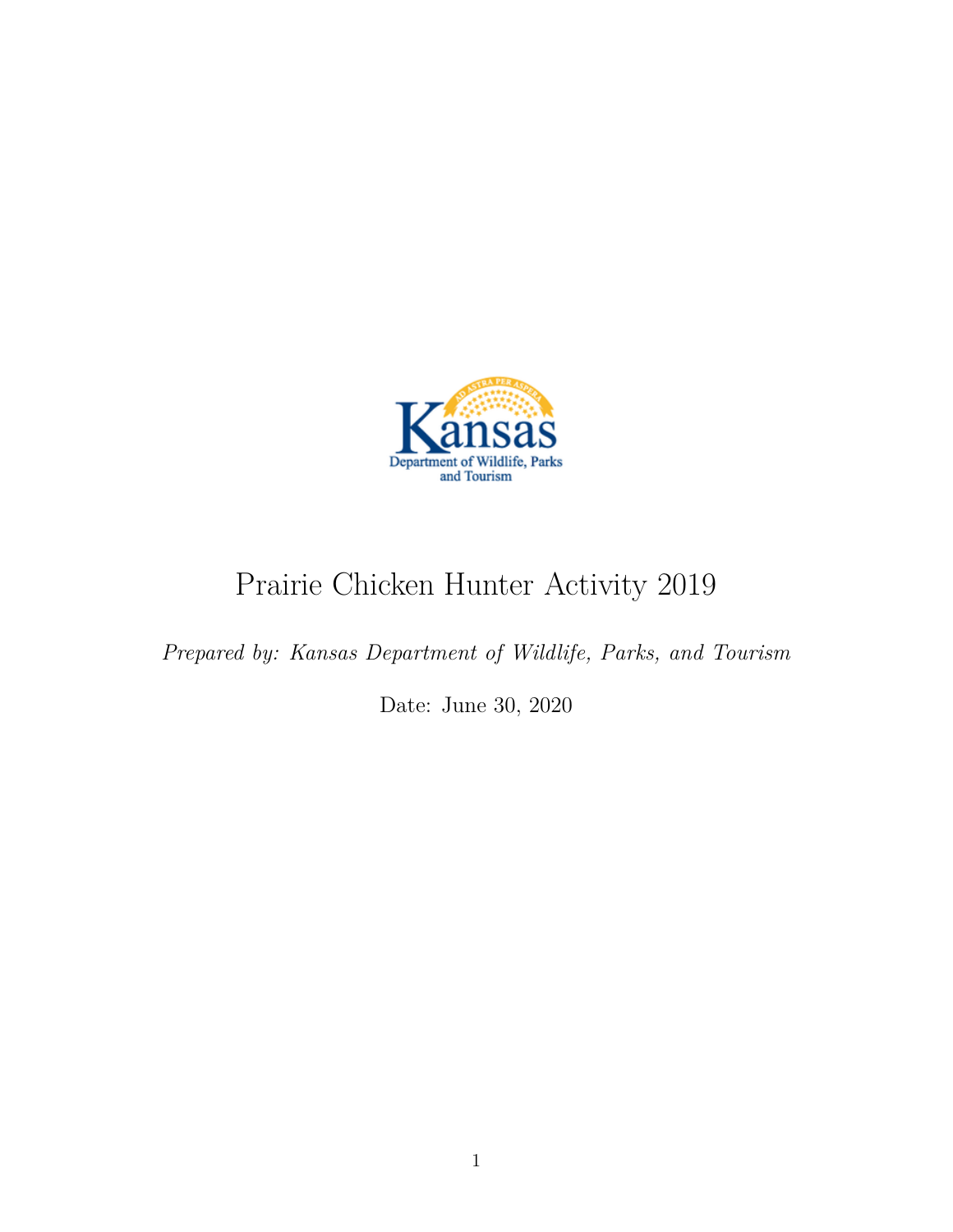### **Executive Summary**

The Kansas Department of Wildlife, Parks, and Tourism conducts an online survey of greater prairie chicken (*Tympanuchus cupido*) hunters each year to estimate number of hunters, days hunted, and harvest. In 2019, 1,211 hunters were estimated to have gone afield a total of 6,435 days to hunt prairie chickens. An estimated 895 prairie chickens were harvested during an open prairie chicken season, with a hunter success rate of 34.8%.

### **Introduction**

Kansas has two species of prairie grouse: the greater prairie chicken (*Tympanuchus cupido*) and lesser prairie chicken (*T. pallidicinctus*). Although both species are present in Kansas, the greater prairie chicken is more abundant than its slightly smaller relative and has a larger range across Kansas. The greater prairie chicken predominately utilizes tallgrass and mixedgrass prairie in eastern and northern Kansas, with large populations in the Flint Hills and Smoky Hills. Lesser prairie chickens are primarily found in mixed-grass and sand sagebrush prairies in southwestern Kansas, but their range is expanding into west-central Kansas.

Two distinct units are designated for hunting greater prairie chickens in Kansas: an east and southwest unit (see Figure 1). In the east unit, hunters can take prairie chickens during an early season, which runs from September 15 through October 15, and a regular season, which extends from the third Saturday of November through January 31. The southwest unit remains closed to hunting of prairie chickens, as the lesser prairie chicken is designated a threatened species by the U.S Fish and Wildlife Service. Hunters can harvest greater prairie chickens during an open season and must adhere to a two-bird daily bag limit and an eight-bird possession limit.

The Kansas Department of Wildlife, Parks, and Tourism (KDWPT) conducts a survey following the completion of greater prairie chicken hunting seasons to obtain biological and social data needed for informed management. Based on data from the survey, KDWPT estimates harvest and hunter activity for greater prairie chickens in Kansas.

## **Methods**

A random sample of hunter names from the 2019-2020 season was obtained from the KDWPT database of resident and non-resident permit purchasers. The \$2.50 prairie chicken stamp allows KDWPT to identify all potential prairie chicken hunters during the season. As hunters were surveyed via email, only hunters with a valid email address were considered for inclusion in the online survey. Providing an email address is optional, thus not all hunters purchasing a prairie chicken stamp could be randomly surveyed by email. However, most hunters use email, with 85% of hunters voluntarily providing an email address. From the available pool of hunters, approximately 30% were chosen to receive the survey. After the prairie chicken season ended, selected recipients were sent an email containing a link to the online survey.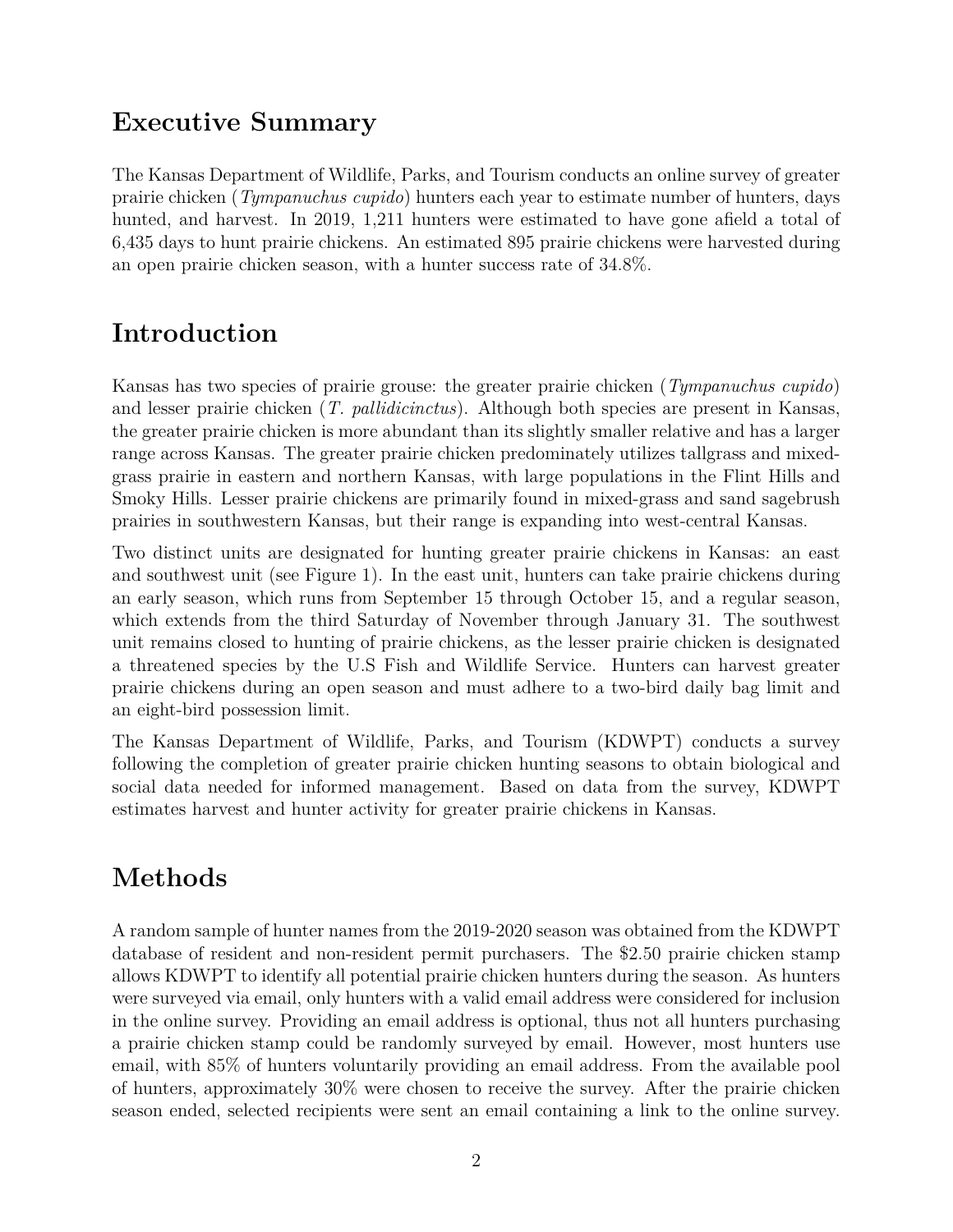

Closed to prairie-chicken hunting

Figure 1: Map of small game management regions and unit closed to prairie chicken hunting in Kansas.

When recipients did not respond to the initial survey request, they received follow up requests one and two weeks apart.

The harvest survey was designed to be concise, with questions limited to days hunted and primary county of hunting of upland gamebirds, days spent hunting prairie chickens during the early and regular season in each county utilized, and the number prairie chickens harvested by county and season. Depending on respondents' answers, a maximum of 27 questions were asked, with questions consisting of multiple choice, open-ended, and clickable maps. The 2019-2020 survey contained four special topic questions pertaining to proposed changes to season dates of prairie chicken hunting.

All survey summarization and statistical analysis was completed using the statistical program R. To estimate harvest and activity statistics, a result weight (total permits/usable survey responses) was used to extrapolate the raw numbers reported by hunters. Harvest and hunter activity statistics were compiled based on small game management regions (Figure 1) and at the statewide level.

### **Results**

#### *Licenses sold and survey responses*

Hunters purchased a total of 5,651 prairie chicken stamps in Kansas for the 2019-2020 prairie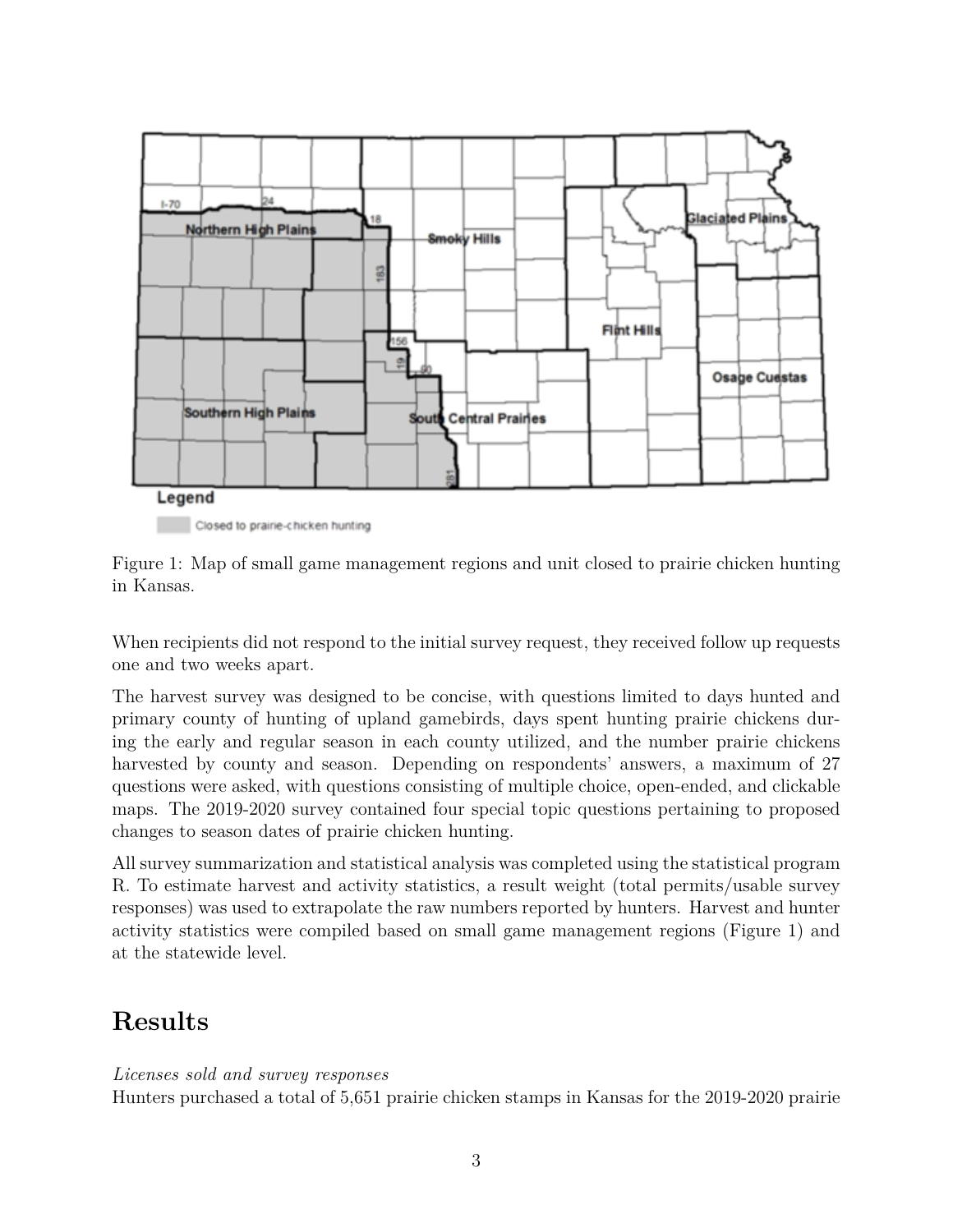chicken season, of which 28.01% (*n*=1,583) were residents of Kansas and 71.99% (*n*= 4,068) were non-residents.

A sample of 1,719 hunters (30.42%) purchasing the prairie chicken stamp were randomly selected to receive the Kansas Prairie Chicken Hunter Activity Survey. The Department obtained a 56.2% response rate, consisting of 966 responses with usable data for estimation of prairie chicken harvest and hunter activity during the 2019-2020 season. Respondents took NA minutes on average to complete the survey.

Of the survey respondents, 81.57% (*n*=788) reported hunting upland game birds, excluding turkeys, and 18.43% (*n*=178) did not hunt any upland game bird during the 2019-2020 season. Of the hunters that reported hunting upland gamebirds, including prairie chicken, quail, and pheasant, 26.65% (*n*=210) specifically hunted for prairie chickens.

#### *Upland hunters numbers across Kansas*

Prairie chicken hunters used the small game management units to varying degrees (Table 1). The primary region both resident and non-resident hunters utilized was the Smoky Hills. Forty-nine percent of hunters utilized the Smoky Hills region for hunting upland gamebirds, including pheasants, quail, and prairie chicken. Although 33% of active hunters utilized the Northern High Plains, Southern High Plains, and South Central Prairies for hunting of upland gamebirds, portions of these regions are closed to prairie chicken hunting (see Figure 1).

#### *Days spent hunting upland birds*

Upland gamebird hunters reported hunting from 1 to 70 days during an open prairie chicken season and hunted an average of 6 days. Mean number of days spent hunting by active hunters was similar across management regions (Table 2).

#### *Prairie chicken hunters across Kansas*

Similar numbers of non-resident and resident hunters targeted prairie chickens (Table 3, residents: 49.52%, non-residents 50.48%). Among active hunters, Kansas residents appeared more interested in targetting prairie chickens than non-residents, with 47% of resident hunters specifically hunting prairie chickens compared to 19% of non-resident hunters. Hunters targetted prairie chickens for an average of 5 days, but resident hunters generally spent more days hunting prairie chickens than non-residents (Table 3).

#### *Hunter participation by prairie chicken season*

Of the two seasons available to hunt prairie chickens (early, regular), the majority of hunters targetting prairie chickens participated in the regular season (78.57%). A smaller proportion of hunters participated in the early season (46.67%). Although participation in the early season was moderately high, a limited number of hunters did all of their prairie chicken hunting during the early season (19.52%). A higher proportion of hunters targetting prairie chickens did all of their hunting during the regular season (51.43%). Additionally, hunters utilized both seasons to a limited degree (27.14%). In general, Kansas residents hunted more days during the early and regular seasons than non-residents (Table 4).

#### *Prairie chicken harvests across Kansas*

An estimated 895 prairie chickens were harvested statewide. Active hunters, both those specifically targetting and opportunistically harvesting prairie chickens, averaged 0.67 birds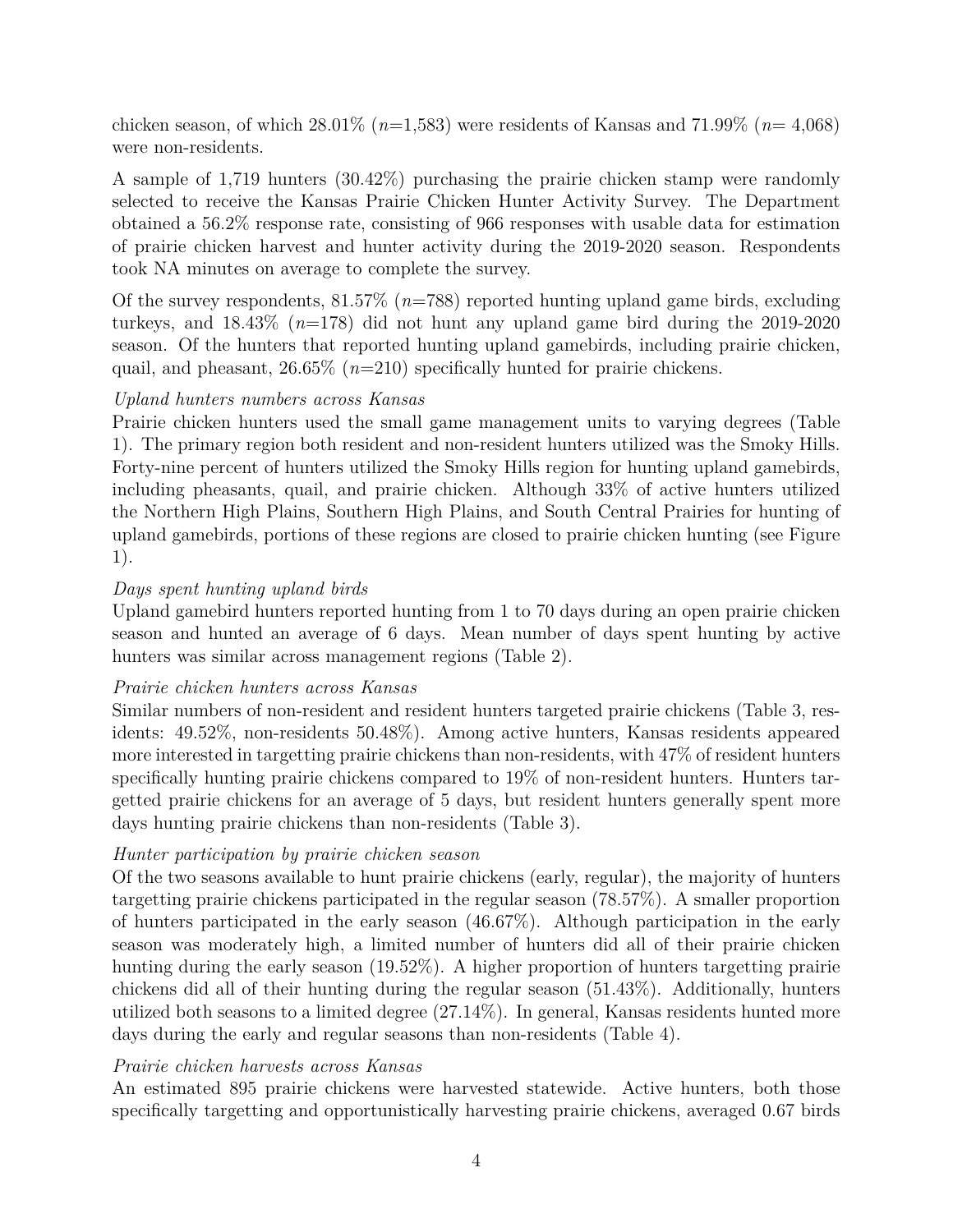and had a success rate of 31.98%. Resident hunters harvested more prairie chickens than non-resident hunters, 61.44 versus 38.56% of total harvest, but had similar average harvests (Table 5). For estimated prairie chicken harvests by season in each county see Table 6.

### **Special Topic: Potential Season Date Change**

Kansas Department of Wildlife, Parks and Tourism is considering changes to the open dates of the prairie chicken hunting season. Currently, the season is split between an early (September 15 - October 15) and regular (third Saturday in November - January 31) season. Rather than a split season, KDWPT is exploring the possibility of a continuous open prairie chicken season from September 15 - January 31. To determine hunters' level of support for the change, survey recipients in the 2019 Prairie Chicken Hunter Activity survey were asked their level of support for the potential change. Most hunters supported a change to a continuous prairie chicken season (Figure 2).

The majority of individuals in support of a continuous prairie chicken season indicated two primary reasons for support 1) they would either like the opportunitiy to harvest prairie chickens during opening weekend of pheasant and quail season, and 2) they could take advantage of more days in October and November. In contrast, the primary reason indicated for respondents' opposition of a continuous prairie chicken season was that a longer season would negatively affect the population (Figure 3). Other factors affecting a respondent's support or opposition to the proposed season change appear in Table 7 and 8.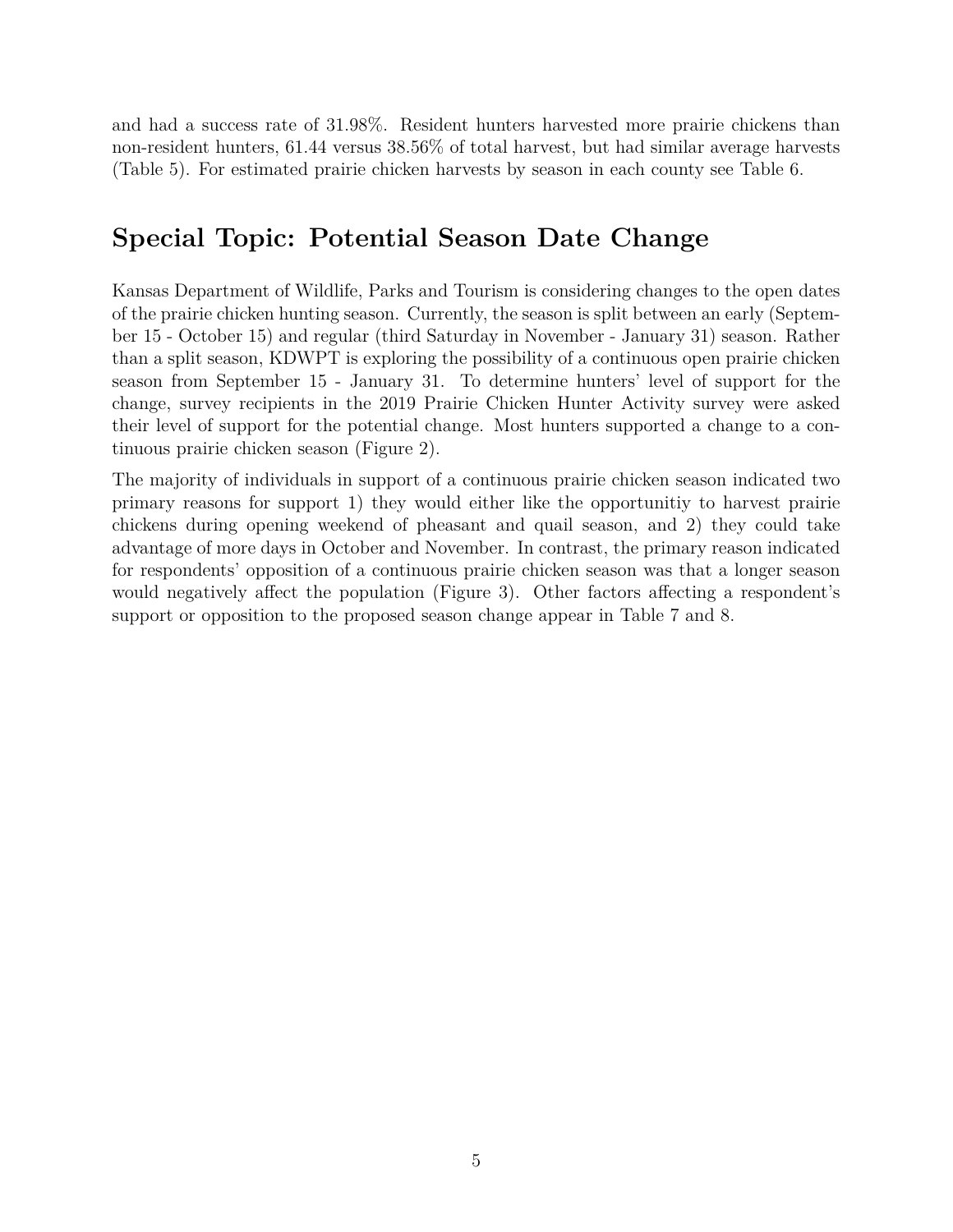| Statistic                                    | Flint Hills | Glaciated<br>Plains | Northern<br>High<br>Plains | Osage<br>Cuestas | Smoky<br>Hills | South<br>Central<br>Prairies | Southern<br>High<br>Plains | Statewide  |
|----------------------------------------------|-------------|---------------------|----------------------------|------------------|----------------|------------------------------|----------------------------|------------|
| Resident                                     |             |                     |                            |                  |                |                              |                            |            |
| Est Sample Size <sup>1</sup>                 | 78          | 2                   | 21                         | 9                | 136            | 19                           | 6                          | 275        |
| Active Upland Hunters <sup>1,4</sup>         | 63(80.8)    | 2(100.0)            | 17(81.0)                   | 7(77.8)          | 109(80.1)      | 15(78.9)                     | 5(83.3)                    | 220(80.0)  |
| Est Inactive Upland Hunters <sup>1,2,4</sup> | 15(19.2)    | 0(0.0)              | 4(19.0)                    | 2(22.2)          | 27(19.9)       | 4(21.1)                      | 1(16.7)                    | 55(20.0)   |
| Specifically Pursued Chickens <sup>3,4</sup> | 41 $(65.1)$ | 0(0.0)              | 1(5.9)                     | 4(57.1)          | 50(45.9)       | 6(40.0)                      | 1(20.0)                    | 104(47.3)  |
| Non-resident                                 |             |                     |                            |                  |                |                              |                            |            |
| $Est$ Sample Size <sup>1</sup>               | 54          | 10                  | 164                        | 9                | 330            | 66                           | 42                         | 691        |
| Active Upland Hunters <sup>1,4</sup>         | 45(83.3)    | 8(80.0)             | 136(82.9)                  | 7(77.8)          | 274(83.0)      | 55(83.3)                     | 35(83.3)                   | 568 (82.2) |
| Est Inactive Upland Hunters <sup>1,2,4</sup> | 9(16.7)     | 2(20.0)             | 28(17.1)                   | 2(22.2)          | 56(17.0)       | 11(16.7)                     | 7(16.7)                    | 123(17.8)  |
| Specifically Pursued Chickens <sup>3,4</sup> | 16(35.6)    | 1(12.5)             | 13(9.6)                    | 1(14.3)          | 65(23.7)       | 6(10.9)                      | 4(11.4)                    | 106(18.7)  |
| Overall                                      |             |                     |                            |                  |                |                              |                            |            |
| $Est$ Sample Size <sup>1</sup>               | 134         | 12                  | 186                        | 18               | 467            | 85                           | 49                         | 966        |
| Active Upland Hunters <sup>1,4</sup>         | 110(82.1)   | 10(83.3)            | 153(82.3)                  | 15(83.3)         | 384(82.2)      | 70(82.4)                     | (81.6)<br>40 (             | 788 (81.6) |
| Est Inactive Upland Hunters <sup>1,2,4</sup> | 24(17.9)    | 2(16.7)             | 33(17.7)                   | 3(16.7)          | 83 (17.8)      | 15(17.6)                     | 9(18.4)                    | 178 (18.4) |
| Specifically Pursued Chickens <sup>3,4</sup> | 57(51.8)    | 1(10.0)             | 14(9.2)                    | 5(33.3)          | 115(29.9)      | 12(17.1)                     | 5(12.5)                    | 210(26.6)  |

Table 1: Prairie chicken hunter activity in Kansas, 2019-2020.

 Some active hunters did not specify the primary region they hunted and are therefore only included in the satewide total. Additionally, statewideand overall totals may not equal sums of regional totals because of rounding errors.

<sup>1</sup> Because inactive hunters did not hunt in a specific region, region-specific counts are estimates using proportional methods.

<sup>2</sup> Denominator is the region sample size.

<sup>3</sup> Denominator is the number of active hunters for the region.

<sup>4</sup> Numbers in parentheses represent percentages.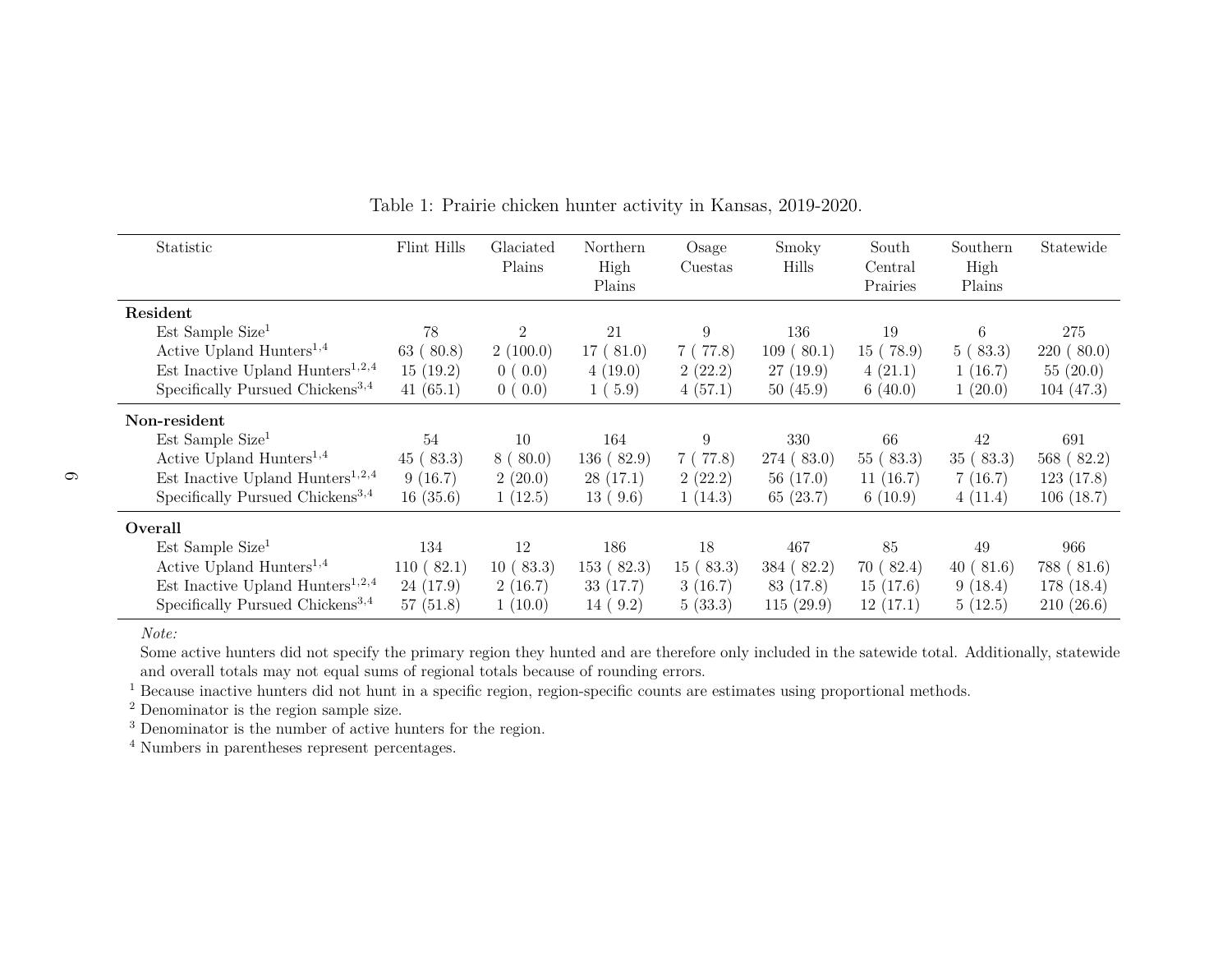| Statistic    | Flint Hills | Glaciated<br>Plains | Northern<br>High<br>Plains | Osage<br>Cuestas | Smoky<br>Hills | South<br>Central<br>Prairies | Southern<br>High<br>Plains | NA              | Statewide   |
|--------------|-------------|---------------------|----------------------------|------------------|----------------|------------------------------|----------------------------|-----------------|-------------|
| Resident     |             |                     |                            |                  |                |                              |                            |                 |             |
| Sample Size  | 62          | $\overline{2}$      | 17                         | 7                | 108            | 15                           | 5                          |                 | 217         |
| Mean $(SD)$  | 7.81(7.19)  | 11.5(4.95)          | 11(9.74)                   | 12.57(7.5)       | 9.45(9.97)     | 9.33(7.7)                    | 9.4(9.91)                  | 3(NA)           | 9.18(8.92)  |
| Median       | 5.5         | 11.5                | 8                          | 14               | 5              |                              | 8                          | 3               | 6           |
| Min, Max     | 1, 35       | 8, 15               | 2, 40                      | 2, 25            | 1, 50          | 1, 26                        | 1, 25                      | 3, 3            | 1, 50       |
| 95% CI       | 5.98, 9.64  | $-32.97,$<br>55.97  | 5.99, 16.01                | 5.63, 19.51      | 7.55, 11.35    | 5.07, 13.59                  | $-2.9, 21.7$               | NaN, NaN        | 7.99, 10.37 |
| Non-resident |             |                     |                            |                  |                |                              |                            |                 |             |
| Sample Size  | 43          | 8                   | 129                        | $\overline{7}$   | 259            | 52                           | 33                         | 4               | 535         |
| Mean $(SD)$  | 4.16(3.02)  | 5.12(4.91)          | 5.01(4.49)                 | 5(2.45)          | 4.9(5.61)      | 4.46(3.9)                    | 4.7(5.68)                  | 3.25(1.71)      | 4.8(4.96)   |
| Median       | 3           | 3                   | 4                          | 5                | 3              | 3                            | 3                          | 3.5             | 3           |
| Min, Max     | 1, 15       | 1, 15               | 1, 25                      | 2, 10            | 1,70           | 1, 26                        | 1, 34                      | 1, 5            | 1, 70       |
| 95% CI       | 3.23, 5.09  | 1.02, 9.22          | 4.23, 5.79                 | 2.73, 7.27       | 4.21, 5.59     | 3.37, 5.55                   | 2.69, 6.71                 | 0.53, 5.97      | 4.38, 5.22  |
| Overall      |             |                     |                            |                  |                |                              |                            |                 |             |
| Sample Size  | 105         | 10                  | 146                        | 14               | 367            | 67                           | 38                         | $5\phantom{.0}$ | 752         |
| Mean $(SD)$  | 6.31(6.1)   | 6.4(5.36)           | 5.71(5.66)                 | 8.79(6.65)       | 6.24(7.45)     | 5.55(5.34)                   | 5.32(6.41)                 | 3.2(1.48)       | 6.07(6.66)  |
| Median       | 4           | 4.5                 | $\overline{4}$             | 5                | 4              | $\overline{A}$               | 3                          | 3               | 4           |
| Min, Max     | 1, 35       | 1, 15               | 1, 40                      | 2, 25            | 1, 70          | 1, 26                        | 1, 34                      | 1, 5            | 1,70        |
| 95% CI       | 5.13, 7.49  | 2.57, 10.23         | 4.78, 6.64                 | 4.95, 12.63      | 5.48, 7        | 4.25, 6.85                   | 3.21, 7.43                 | 1.36, 5.04      | 5.59, 6.55  |

|  |  | Table 2: Average number of days hunted by upland gamebird hunters within small game management units, 2019-2020. |  |  |
|--|--|------------------------------------------------------------------------------------------------------------------|--|--|
|  |  |                                                                                                                  |  |  |

 Although hunters may have hunted gamebirds in multiple units, total days hunted by individual hunters only appear in the primary region of use, regardless of whether all hunting occured in that region. Additionallly, some active hunters might not have specified the primary region they hunted or the number of days hunted during an open prairie chicken seasons and therefore are not included in table. Thussample size may differ from that reported in Table 1.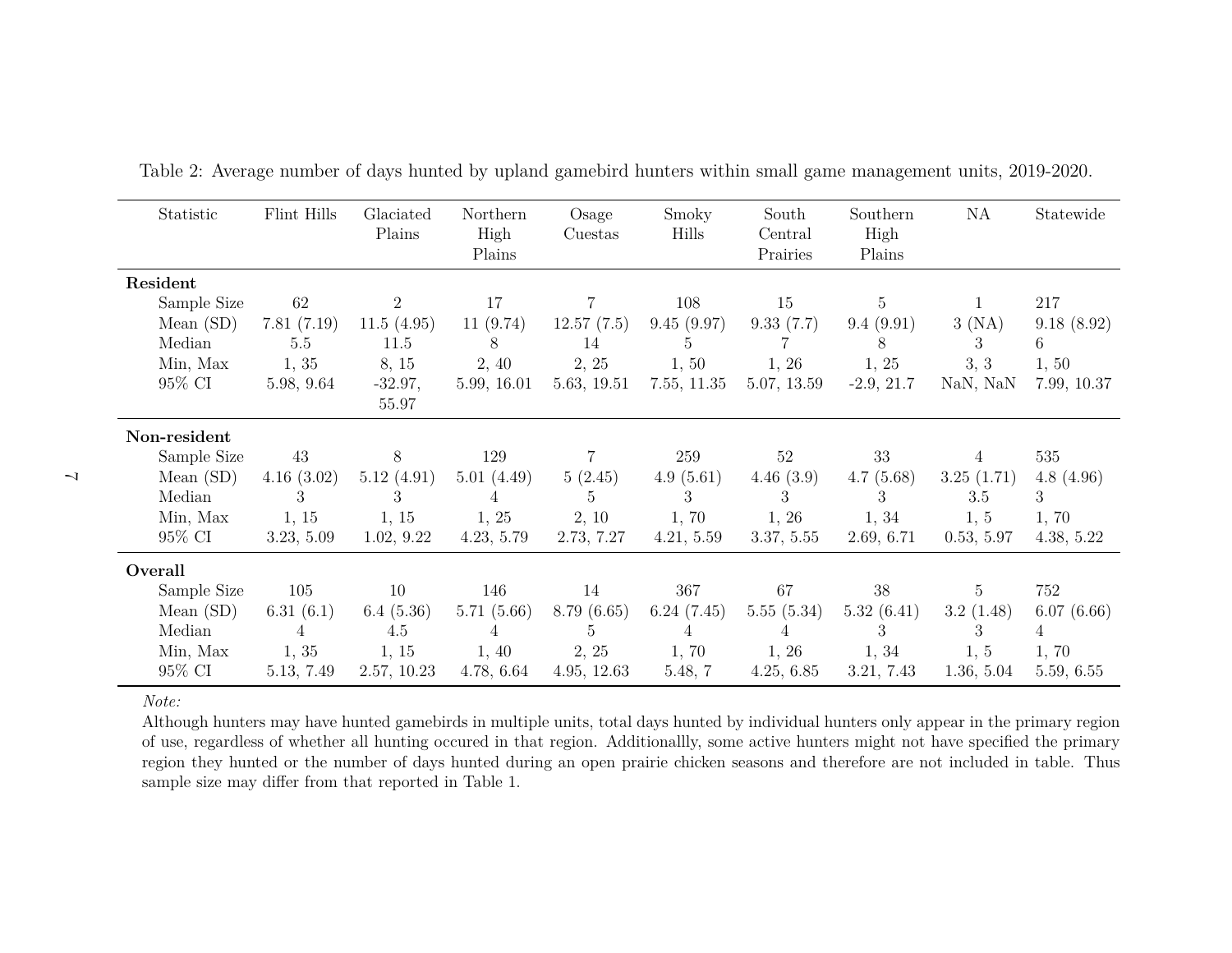| Statistic               | Flint Hills | Glaciated<br>Plains | <b>Northern</b><br>High Plains | Osage<br>Cuestas | Smoky Hills | South Central<br>Prairies | ΝA                          | Statewide  |
|-------------------------|-------------|---------------------|--------------------------------|------------------|-------------|---------------------------|-----------------------------|------------|
| Resident                |             |                     |                                |                  |             |                           |                             |            |
| Survey Responses        | 57          | $\overline{2}$      | $\overline{2}$                 | $\overline{2}$   | -51         | $\overline{2}$            |                             | 104        |
| Estimated Hunters       | 333         | 12                  | 12                             | 12               | 298         | 12                        | 6                           | 608        |
| Avg Days Hunted (SD)    | 5.28(6.49)  | 1.5(0.71)           | 5(7.07)                        | 2(1.41)          | 6.45(7.23)  | 3.5(2.12)                 | 3(NA)                       | 6.32(6.98) |
| 95% CI                  | 3.56, 7     | $-4.88, 7.88$       | $-58.52, 68.52$                | $-10.67, 14.67$  | 4.42, 8.48  | $-15.55, 22.55$           | NaN, NaN                    | 4.96, 7.68 |
| Non-resident            |             |                     |                                |                  |             |                           |                             |            |
| <b>Survey Responses</b> | 19          | $\overline{2}$      | 14                             | 2                | 70          | 4                         |                             | 103        |
| Estimated Hunters       | 111         | 12                  | 82                             | 12               | 409         | 23                        | 6                           | 603        |
| Avg Days Hunted (SD)    | 3.63(2.5)   | 1.5(0.71)           | 5(6.61)                        | 3(2.83)          | 4.06(3.75)  | 2.5(1.29)                 | 1 (NA)                      | 4.3(4.3)   |
| 95% CI                  | 2.43, 4.83  | $-4.88, 7.88$       | 1.18, 8.82                     | $-22.43, 28.43$  | 3.17, 4.95  | 0.45, 4.55                | NaN, NaN                    | 3.46, 5.14 |
| Overall                 |             |                     |                                |                  |             |                           |                             |            |
| Survey Responses        | 76          | 4                   | 16                             | $\overline{4}$   | 121         | 6                         | $\mathcal{D}_{\mathcal{L}}$ | 207        |
| Estimated Hunters       | 445         | 23                  | 94                             | 23               | 708         | 35                        | 12                          | 1211       |
| Avg Days Hunted (SD)    | 4.87(5.79)  | 1.5(0.58)           | 5(6.42)                        | 2.5(1.91)        | 5.07(5.59)  | 2.83(1.47)                | 2(1.41)                     | 5.31(5.88) |
| 95% CI                  | 3.55, 6.19  | 0.58, 2.42          | 1.58, 8.42                     | $-0.54, 5.54$    | 4.06, 6.08  | 1.29, 4.37                | $-10.67, 14.67$             | 4.5, 6.12  |

Table 3: Number of active hunters targetting prairie chickens and average number of days hunted within small game managementunits by residency status, 2019-2020.

*Note:*

 Some hunters might have utilized multiple small game management units while pursuing prairie chickens. Hunters counted in each management unit utilized,however hunters included only once in statewide totals. Thus, statewide totals may not be equivalent to that across management units.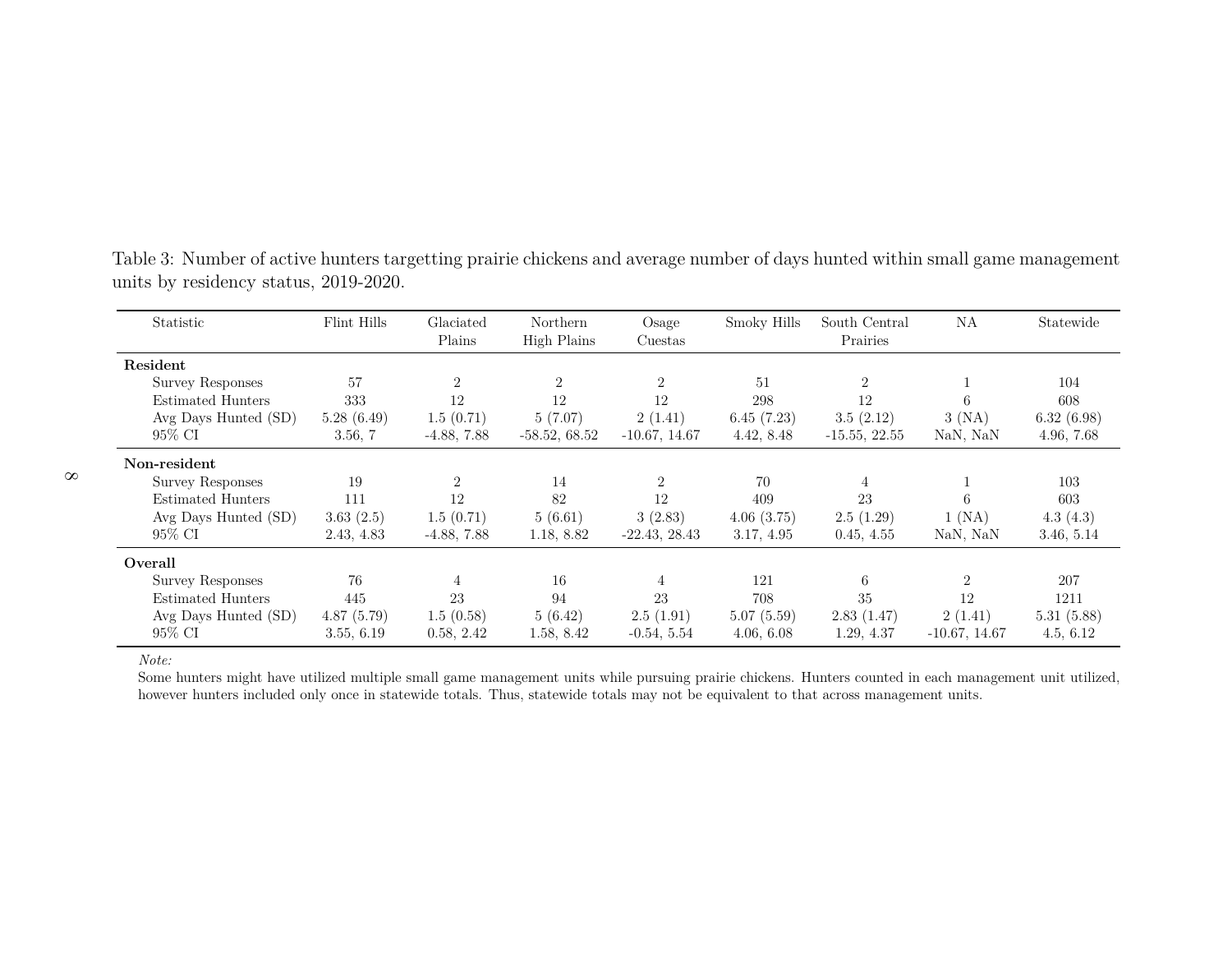|                | Statistic                                 | Flint Hills              | Glaciated<br>Plains | Northern High<br>Plains  | Osage Cuestas         | Smoky Hills       | South Central<br>Prairies   | Statewide                |
|----------------|-------------------------------------------|--------------------------|---------------------|--------------------------|-----------------------|-------------------|-----------------------------|--------------------------|
| Early          |                                           |                          |                     |                          |                       |                   |                             |                          |
| Resident       |                                           |                          |                     |                          |                       |                   |                             |                          |
|                | Sampled Hunters $(\%)$                    | 35(3.6)                  | 2(0.2)              | 1(0.1)                   | 1(0.1)                | 36(3.7)           | 0(0.0)                      | 70(7.2)                  |
|                | Est Total Hunters                         | 205                      | 12                  | 6                        | 6                     | 211               | $\Omega$                    | 409                      |
|                | Avg Days Hunted (SD)                      | 3.17(2.66)               | 1.5(0.71)           | $6(-)$                   | $3(-)$                | 3.33(3.58)        | $-(-)$                      | 3.51(3.34)               |
|                | 95% CI<br>Est Days Hunted                 | 2.26, 4.08<br>649        | $-4.88, 7.88$<br>18 | $-$ , $-$<br>35          | $-$ , $-$<br>18       | 2.12, 4.54<br>702 | $-$ , $-$<br>$\theta$       | 2.71, 4.31<br>1439       |
|                |                                           |                          |                     |                          |                       |                   |                             |                          |
| $Non-resident$ | Sampled Hunters $(\%)$                    | 8(0.8)                   | 0(0.0)              | 2(0.2)                   | 1(0.1)                | 17(1.8)           | 0(0.0)                      | 28(2.9)                  |
|                | Est Total Hunters                         | 47                       | $\theta$            | 12                       | 6                     | 99                | $\overline{0}$              | 164                      |
|                | Avg Days Hunted (SD)                      | 3(1.2)                   | $-(-)$              | 1.5(0.71)                | $1(-)$                | 3.06(1.78)        | $-(-)$                      | 2.86(1.6)                |
|                | 95% CI                                    | 2, 4                     | $-$ , $-$           | $-4.88, 7.88$            | $-$ , $-$             | 2.14, 3.98        | $-$ , $-$                   | 2.24, 3.48               |
|                | Est Days Hunted                           | 140                      | $\Omega$            | 18                       | 6                     | 304               | $\theta$                    | 468                      |
| Overall        |                                           |                          |                     |                          |                       |                   |                             |                          |
|                | Sampled Hunters $(\%)$                    | 43(4.5)                  | 2(0.2)              | 3(0.3)                   | 2(0.2)                | 53(5.5)           | 0(0.0)                      | 98(10.1)                 |
|                | Est Total Hunters                         | 252                      | 12                  | $18\,$                   | 12                    | 310               | $\overline{0}$              | 573                      |
|                | Avg Days Hunted (SD)<br>95% CI            | 3.14(2.45)<br>2.39, 3.89 | 1.5(0.71)           | 3(2.65)<br>$-3.58, 9.58$ | 2(1.41)               | 3.25(3.1)         | $-(-)$                      | 3.33(2.96)<br>2.74, 3.92 |
|                | Est Days Hunted                           | 790                      | $-4.88, 7.88$<br>18 | 53                       | $-10.67, 14.67$<br>23 | 2.4, 4.1<br>1006  | $-$ , $-$<br>$\overline{0}$ | 1907                     |
|                |                                           |                          |                     |                          |                       |                   |                             |                          |
| Regular        |                                           |                          |                     |                          |                       |                   |                             |                          |
| Resident       |                                           |                          |                     |                          |                       |                   |                             |                          |
|                | Sampled Hunters $(\%)$                    | 42(4.3)                  | 0(0.0)              | 1(0.1)                   | 1(0.1)                | 33(3.4)           | 2(0.2)                      | 76 (7.9)                 |
|                | Est Total Hunters<br>Avg Days Hunted (SD) | 246<br>4.52(5.06)        | $\Omega$<br>$-(-)$  | 6<br>$4(-)$              | 6<br>$1(-)$           | 193<br>6.33(5.92) | 12<br>3.5(2.12)             | 445<br>5.41(5.52)        |
|                | 95% CI                                    | 2.94, 6.1                | $-$ , $-$           | $-$ , $-$                | $-$ , $-$             | 4.23, 8.43        | $-15.55, 22.55$             | 4.15, 6.67               |
|                | Est Days Hunted                           | 1111                     | $\Omega$            | 23                       | 6                     | 1223              | 41                          | 2404                     |
| Non-resident   |                                           |                          |                     |                          |                       |                   |                             |                          |
|                | Sampled Hunters $(\%)$                    | 15(1.6)                  | 2(0.2)              | 14(1.4)                  | 1(0.1)                | 58(6.0)           | 4(0.4)                      | 89 (9.2)                 |
|                | Est Total Hunters                         | 88                       | 12                  | 82                       | 6                     | 339               | 23                          | 521                      |
|                | Avg Days Hunted (SD)                      | 3(2.2)                   | 1.5(0.71)           | 4.79(6.1)                | $5(-)$                | 4(3.33)           | 2.5(1.29)                   | 4.08(4.03)               |
|                | 95% CI                                    | 1.78, 4.22               | $-4.88, 7.88$       | 1.27, 8.31               | $-$ , $-$             | 3.12, 4.88        | 0.45, 4.55                  | 3.23, 4.93               |
|                | Est Days Hunted                           | 263                      | 18                  | 392                      | 29                    | 1357              | 58                          | 2124                     |
| Overall        |                                           |                          |                     |                          |                       |                   |                             |                          |
|                | Sampled Hunters $(\%)$                    | 57(5.9)                  | 2(0.2)              | 15(1.6)                  | 2(0.2)                | 91(9.4)           | 6(0.6)                      | 165(17.1)                |
|                | Est Total Hunters<br>Avg Days Hunted (SD) | 333<br>4.12(4.52)        | 12<br>1.5(0.71)     | 88<br>4.73(5.89)         | 12<br>3(2.83)         | 532<br>4.85(4.56) | 35<br>2.83(1.47)            | 965<br>4.69 $(4.8)$      |
|                | 95% CI                                    | 2.92, 5.32               | $-4.88, 7.88$       | 1.47, 7.99               | $-22.43, 28.43$       | 3.9, 5.8          | 1.29, 4.37                  | 3.95, 5.43               |
|                | Est Days Hunted                           | 1375                     | 18                  | 415                      | 35                    | 2580              | 99                          | 4528                     |

Table 4: Number of active upland gamebird hunters targeting prairie chicken in the early and regular prairie chicken seasons.

*Note:*

 Some hunters might have utilized multiple small game management units while pursuing prairie chickens or hunted during one or both seasons. Hunters counted in each season utilized. Hunters counted in each management unit utilized, but only included once in statewide totals. Thus, statewide totals maynot be equivalent to that across management units.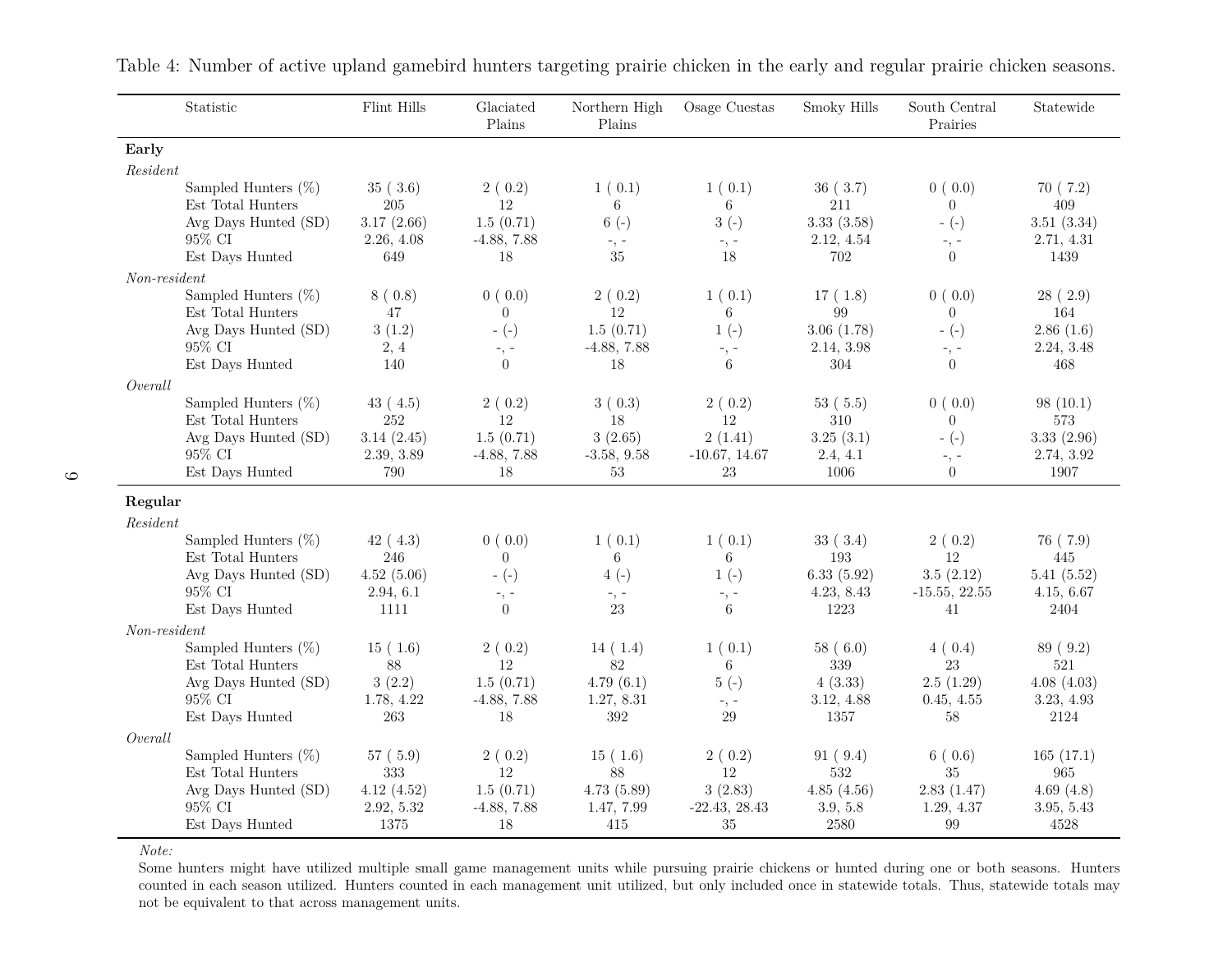| Statistic                             | Flint Hills | Glaciated<br>Plains | Northern<br>High Plains | Osage<br>Cuestas | Smoky Hills | Statewide  |
|---------------------------------------|-------------|---------------------|-------------------------|------------------|-------------|------------|
| Resident                              |             |                     |                         |                  |             |            |
| Total Harvest $(\%)^1$                | 28(18.3)    | 1(0.7)              | 2(1.3)                  | 1(0.7)           | 61 $(39.9)$ | 94(61.4)   |
| Avg Harvest (SD)                      | 1.75(1.53)  | $1(-)$              | $2(-)$                  | $1(-)$           | 2.03(1.77)  | 0.85(1.45) |
| 95% CI                                | 0.93, 2.57  | $-$ , $-$           | $-$ , $-$               | $-$ , $-$        | 1.36, 2.7   | 0.42, 1.28 |
| Est Harvest <sup>2</sup>              | 164         | 6                   | 12                      | 6                | 357         | 550        |
| Est Successful Hunters <sup>2,3</sup> | 94          | 6                   | 6                       | 6                | 170         | 275        |
| Non-resident                          |             |                     |                         |                  |             |            |
| Total Harvest $(\%)^1$                | 11(7.2)     |                     | 7(4.6)                  | 1(0.7)           | 40(26.1)    | 59(38.6)   |
| Avg Harvest (SD)                      | 1.83(1.33)  |                     | 1.17(0.41)              | $1(-)$           | 2(1.69)     | 0.51(1.12) |
| 95% CI                                | 0.43, 3.23  |                     | 0.74, 1.6               | $-$ , $-$        | 1.19, 2.81  | 0.11, 0.91 |
| $Est\;Harvest^2$                      | 64          |                     | 41                      | 6                | 234         | 345        |
| Est Successful Hunters <sup>2,3</sup> | 35          |                     | 35                      | 6                | 111         | 187        |
| Overall                               |             |                     |                         |                  |             |            |
| Total Harvest $(\%)^1$                | 39(25.5)    | 1(0.7)              | 9(5.9)                  | 2(1.3)           | 101(66)     | 153(100)   |
| Avg Harvest (SD)                      | 1.77(1.45)  | $1(-)$              | 1.29(0.49)              | 1(0)             | 2.02(1.72)  | 0.67(1.3)  |
| 95% CI                                | 1.13, 2.41  | $-$ , $-$           | 0.84, 1.74              | 1, 1             | 1.52, 2.52  | 0.38, 0.96 |
| $Est$ Harvest <sup>2</sup>            | 228         | 6                   | 53                      | 12               | 591         | 895        |
| Est Successful Hunters <sup>2,3</sup> | 129         | 6                   | 41                      | 12               | 281         | 462        |

Table 5: Number of prairie chickens harvest by active hunters within the small game management units by residency status.

When small game management unit for harvest was unknown, harvest only included in statewide total.

<sup>1</sup> Proportion calcuated using overall statewide harvests.

<sup>2</sup> Estimates calculated using a result weight (number of permits purchased divided by usable survey responses).

<sup>3</sup> Successful hunters were those that harvested at least 1 prairie chicken during an open season.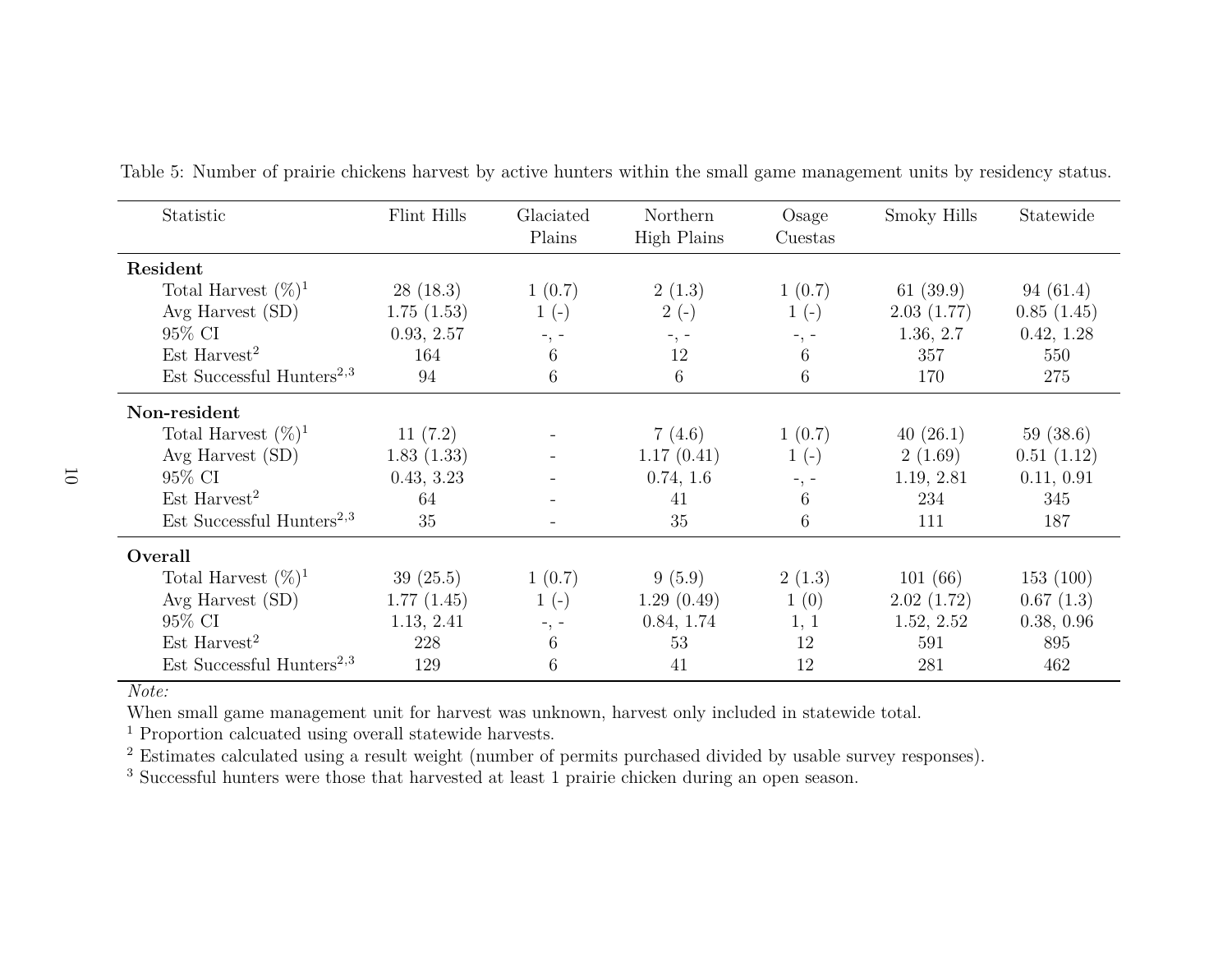|               |                      | Early Season                |                      | Regular Season       |                             |                      |  |
|---------------|----------------------|-----------------------------|----------------------|----------------------|-----------------------------|----------------------|--|
| County        | Estimated<br>Hunters | Estimated<br>Days<br>Hunted | Estimated<br>Harvest | Estimated<br>Hunters | Estimated<br>Days<br>Hunted | Estimated<br>Harvest |  |
| Allen         | $\,6$                | $\,6$                       | $\,6$                | $\overline{0}$       | $\overline{0}$              | $\overline{0}$       |  |
| <b>Barton</b> | $\,6$                | $\sqrt{6}$                  | $\overline{0}$       | 23                   | 94                          | $\overline{0}$       |  |
| <b>Butler</b> | 29                   | 152                         | 12                   | 105                  | 328                         | 41                   |  |
| Chase         | 53                   | 152                         | 35                   | 41                   | 164                         | 18                   |  |
| Cheyenne      | $\boldsymbol{0}$     | $\boldsymbol{0}$            | $\overline{0}$       | 29                   | 53                          | $\overline{0}$       |  |
| Clay          | 6                    | 12                          | $\overline{0}$       | 23                   | 82                          | $\theta$             |  |
| Cloud         | 23                   | 53                          | 6                    | $\,6\,$              | 29                          | 6                    |  |
| Coffey        | 6                    | 18                          | $\overline{0}$       | $\boldsymbol{0}$     | $\overline{0}$              | $\overline{0}$       |  |
| Dickinson     | 6                    | $\,6$                       | $\overline{0}$       | $6\phantom{.}6$      | 12                          | $\boldsymbol{0}$     |  |
| Elk           | 23                   | $53\,$                      | $\overline{0}$       | 6                    | 6                           | $\overline{0}$       |  |
| Ellis         | 6                    | $35\,$                      | $\overline{0}$       | 29                   | 105                         | 6                    |  |
| Ellsworth     | 6                    | 23                          | 6                    | 35                   | 76                          | 18                   |  |
| Geary         | 6                    | 12                          | $\overline{0}$       | $6\phantom{.}6$      | 29                          | $\overline{0}$       |  |
| Graham        | 6                    | $35\,$                      | $\overline{0}$       | 29                   | 82                          | 12                   |  |
| Greenwood     | 18                   | 23                          | $\overline{0}$       | 35                   | 129                         | 6                    |  |
| Harvey        | $\boldsymbol{0}$     | $\boldsymbol{0}$            | $\overline{0}$       | $6\phantom{.}6$      | 12                          | $\overline{0}$       |  |
| Jackson       | 12                   | 18                          | $\overline{0}$       | 6                    | $\,6$                       | $\theta$             |  |
| Jewell        | 12                   | 23                          | $\theta$             | 18                   | 41                          | $\overline{0}$       |  |
| Lincoln       | 53                   | 164                         | 41                   | $35\,$               | 99                          | $\overline{0}$       |  |
| Lyon          | 29                   | 35                          | $\overline{0}$       | 47                   | 82                          | 18                   |  |
| Marion        | $6\phantom{.}6$      | $\,6$                       | $\overline{0}$       | 12                   | $35\,$                      | $\,6\,$              |  |
| McPherson     | $\overline{0}$       | $\overline{0}$              | $\boldsymbol{0}$     | 23                   | 94                          | $\,6\,$              |  |
| Mitchell      | 41                   | 105                         | 18                   | 58                   | 170                         | 12                   |  |
| Morris        | $\boldsymbol{6}$     | $\boldsymbol{6}$            | $\theta$             | 12                   | 29                          | $\boldsymbol{0}$     |  |
| Nemaha        | $\overline{0}$       | $\boldsymbol{0}$            | $\overline{0}$       | $\,6\,$              | $12\,$                      | $\boldsymbol{0}$     |  |
| Neosho        | $\boldsymbol{0}$     | $\boldsymbol{0}$            | $\overline{0}$       | $6\phantom{.}6$      | 29                          | $\overline{0}$       |  |
| Norton        | $\overline{0}$       | $\boldsymbol{0}$            | $\overline{0}$       | $\overline{0}$       | $\overline{0}$              | $\,6$                |  |
| Osborne       | 70                   | 193                         | 23                   | 135                  | 497                         | 58                   |  |
| Ottawa        | 29                   | 47                          | $\,6$                | $35\,$               | 111                         | 18                   |  |
| Phillips      | 18                   | 18                          | $\theta$             | 35                   | 88                          | 12                   |  |
| Pottawatomie  | $35\,$               | $82\,$                      | $\overline{0}$       | $23\,$               | 193                         | 12                   |  |

Table 6: Estimated number of prairie chicken stamp buyers targetting prairie chickens in each county, the estimated effort expended by hunters, and the estimated prairie chicken harvests by prairie chicken stamp buyers targetting or oppuntistically hunting prairie chickens during the 2019-2020 early and regular season.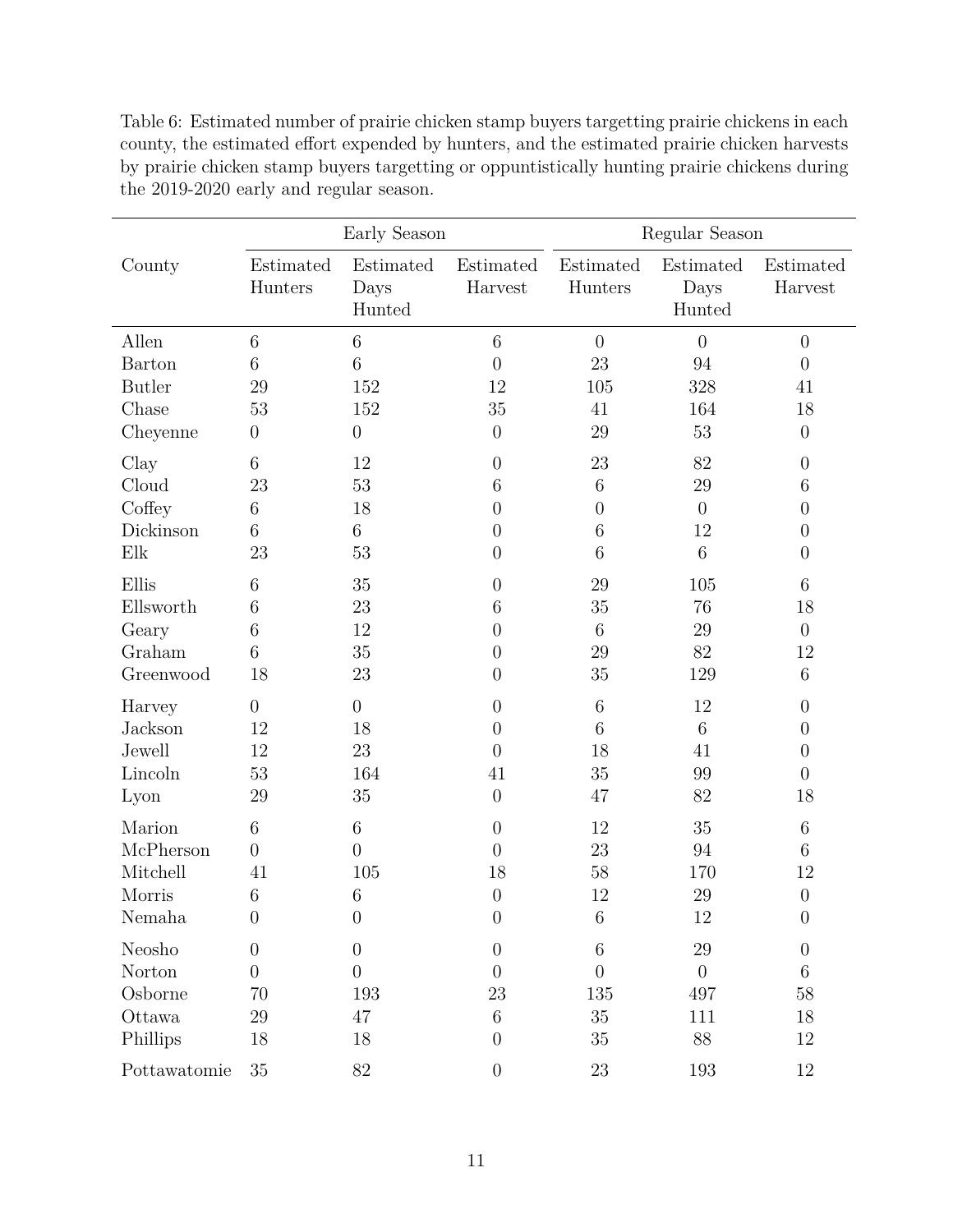| County     | Estimated<br>Hunters | Estimated<br>Days | Estimated<br>Harvest | Estimated<br>Hunters | Estimated<br>Days | Estimated<br>Harvest |
|------------|----------------------|-------------------|----------------------|----------------------|-------------------|----------------------|
|            |                      | Hunted            |                      |                      | Hunted            |                      |
| Pratt      | $\overline{0}$       | $\overline{0}$    | $\overline{0}$       | 12                   | 47                | $\overline{0}$       |
| Rawlins    | 12                   | 18                | 12                   | 23                   | 199               | $\overline{0}$       |
| Reno       | $\overline{0}$       | $\overline{0}$    | $\overline{0}$       | 6                    | 12                | $\overline{0}$       |
| Republic   | $\overline{0}$       | $\overline{0}$    | $\overline{0}$       | 6                    | 41                | $\overline{0}$       |
| Rice       | $\overline{0}$       | $\overline{0}$    | $\overline{0}$       | 6                    | 23                | 23                   |
| Riley      | 23                   | 47                | 6                    | $\overline{0}$       | $\overline{0}$    | $\overline{0}$       |
| Rooks      | 18                   | 29                | 12                   | 53                   | 222               | 23                   |
| Rush       | 6                    | 6                 | $\overline{0}$       | 12                   | 23                | 12                   |
| Russell    | 58                   | 146               | 23                   | 88                   | 287               | 18                   |
| Saline     | 29                   | 70                | 6                    | 53                   | 257               | $\theta$             |
| Sedgwick   | $\boldsymbol{0}$     | $\overline{0}$    | $\overline{0}$       | 6                    | 6                 | $\overline{0}$       |
| Sheridan   | $\overline{0}$       | $\overline{0}$    | $\overline{0}$       | 12                   | $53\,$            | 6                    |
| Sherman    | $\overline{0}$       | $\overline{0}$    | $\overline{0}$       | $\overline{0}$       | $\overline{0}$    | 6                    |
| Smith      | 23                   | 88                | 12                   | 41                   | 269               | 18                   |
| Stafford   | $\overline{0}$       | $\overline{0}$    | $\overline{0}$       | 6                    | 12                | $\overline{0}$       |
| Sumner     | $\overline{0}$       | $\overline{0}$    | $\overline{0}$       | 6                    | 12                | $\overline{0}$       |
| Thomas     | $\overline{0}$       | $\overline{0}$    | $\overline{0}$       | 6                    | $29\,$            | $\overline{0}$       |
| Unknown    | $\overline{0}$       | $\overline{0}$    | $\overline{0}$       | $\theta$             | $\overline{0}$    | 6                    |
| Wabaunsee  | 58                   | 205               | 12                   | 58                   | 287               | $\overline{0}$       |
| Washington | $\boldsymbol{0}$     | $\theta$          | $\overline{0}$       | 12                   | $53\,$            | $\overline{0}$       |
| Woodson    | $\overline{0}$       | $\overline{0}$    | $\overline{0}$       | 6                    | 6                 | $\overline{0}$       |
| <b>NA</b>  | 6                    | 18                | $\overline{0}$       | 6                    | 6                 | $\overline{0}$       |

Table 6: Estimated number of prairie chicken stamp buyers targetting prairie chickens in each county, the estimated effort expended by hunters, and the estimated prairie chicken harvests by prairie chicken stamp buyers targetting or oppuntistically hunting prairie chickens during the 2019-2020 early and regular season. *(continued)*

Estimates calculated using a result weight (number of permits purchased divided by usable survey responses).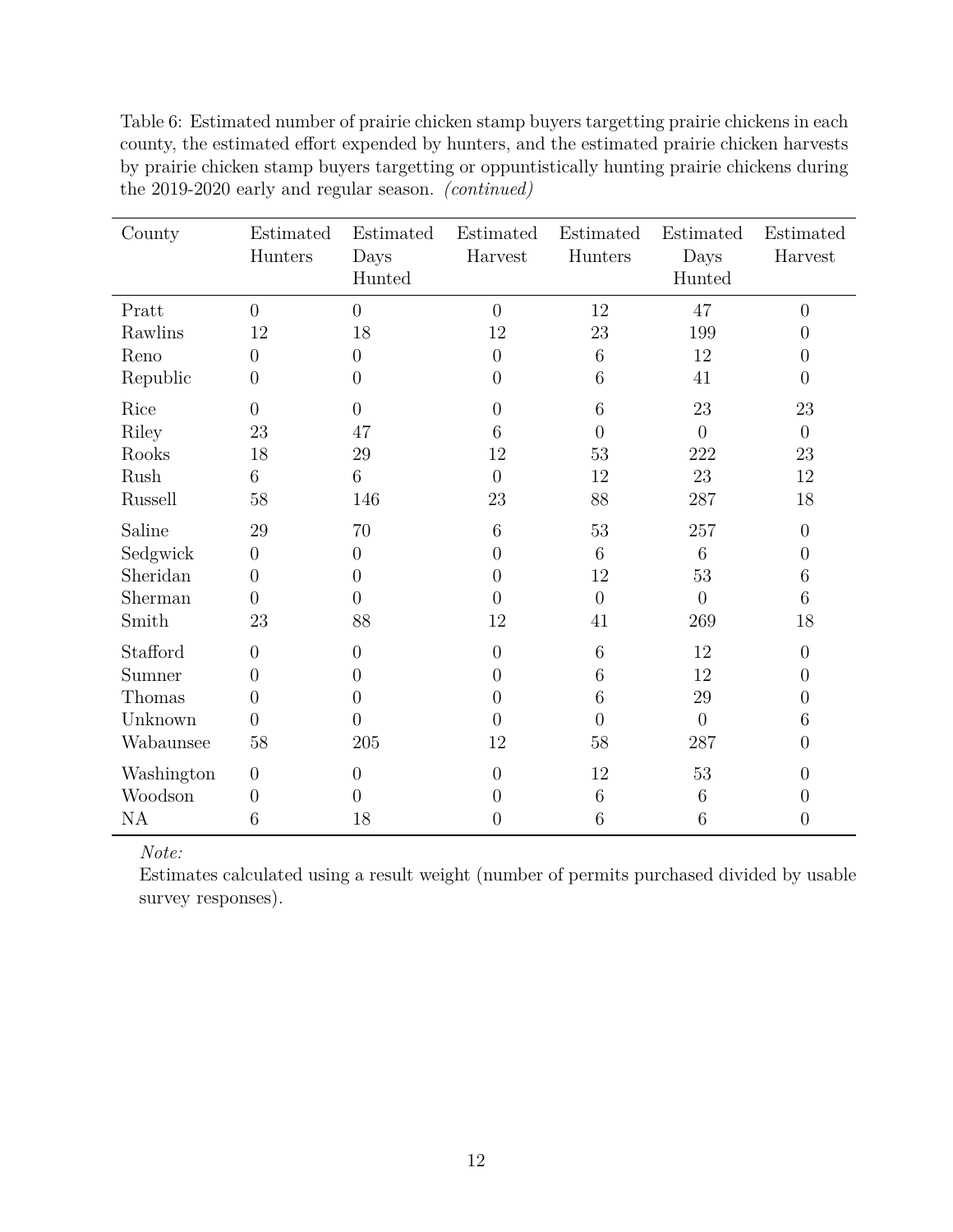

### **Prairie Chicken Season Change Support**

Figure 2: Respondents' level of support for a continuous open prairie chicken season from September 15 - January 31.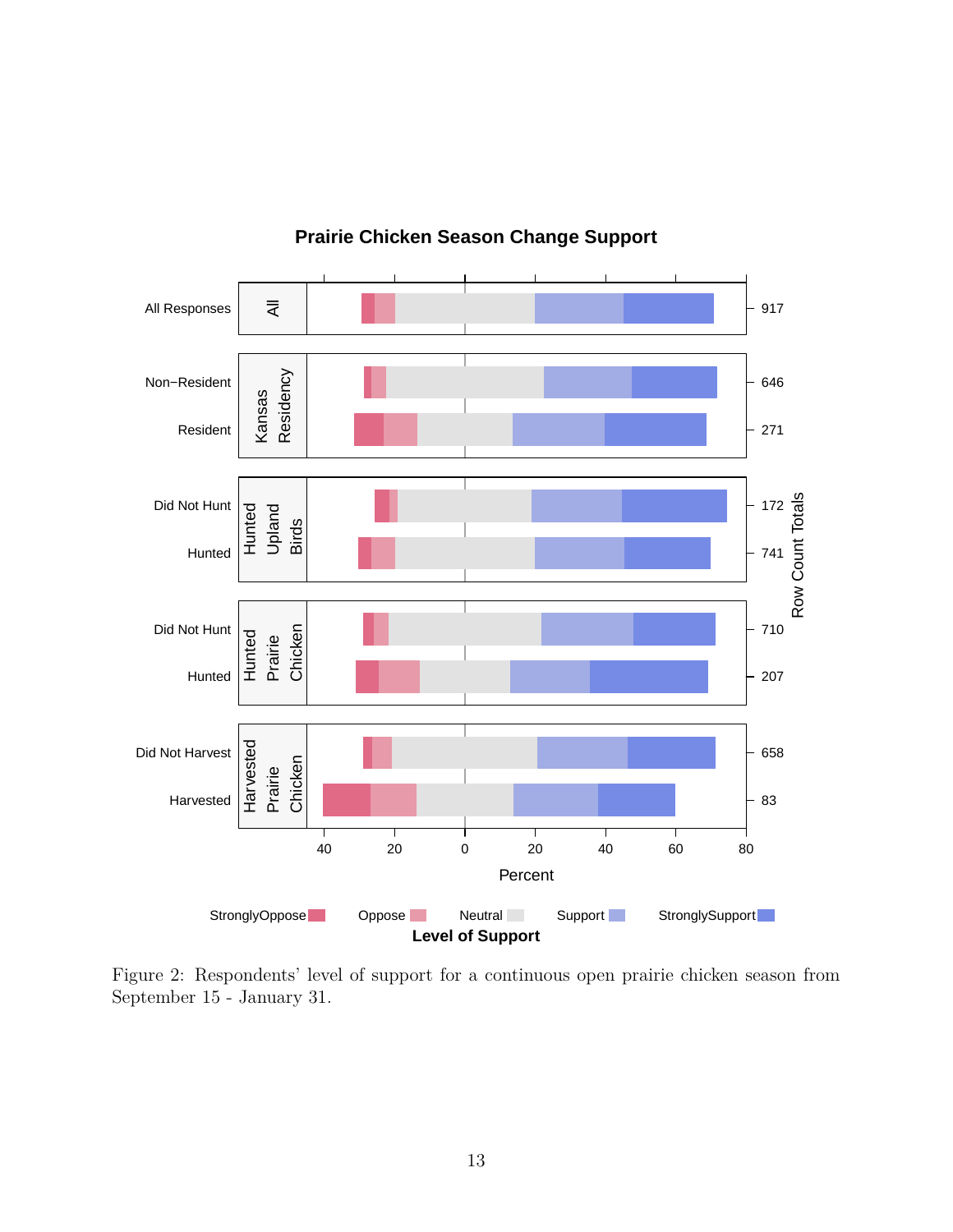

Figure 3: Indicated reasons for support or opposition of a continuous prairie chicken open season. Sample size for reasons are included inside bars.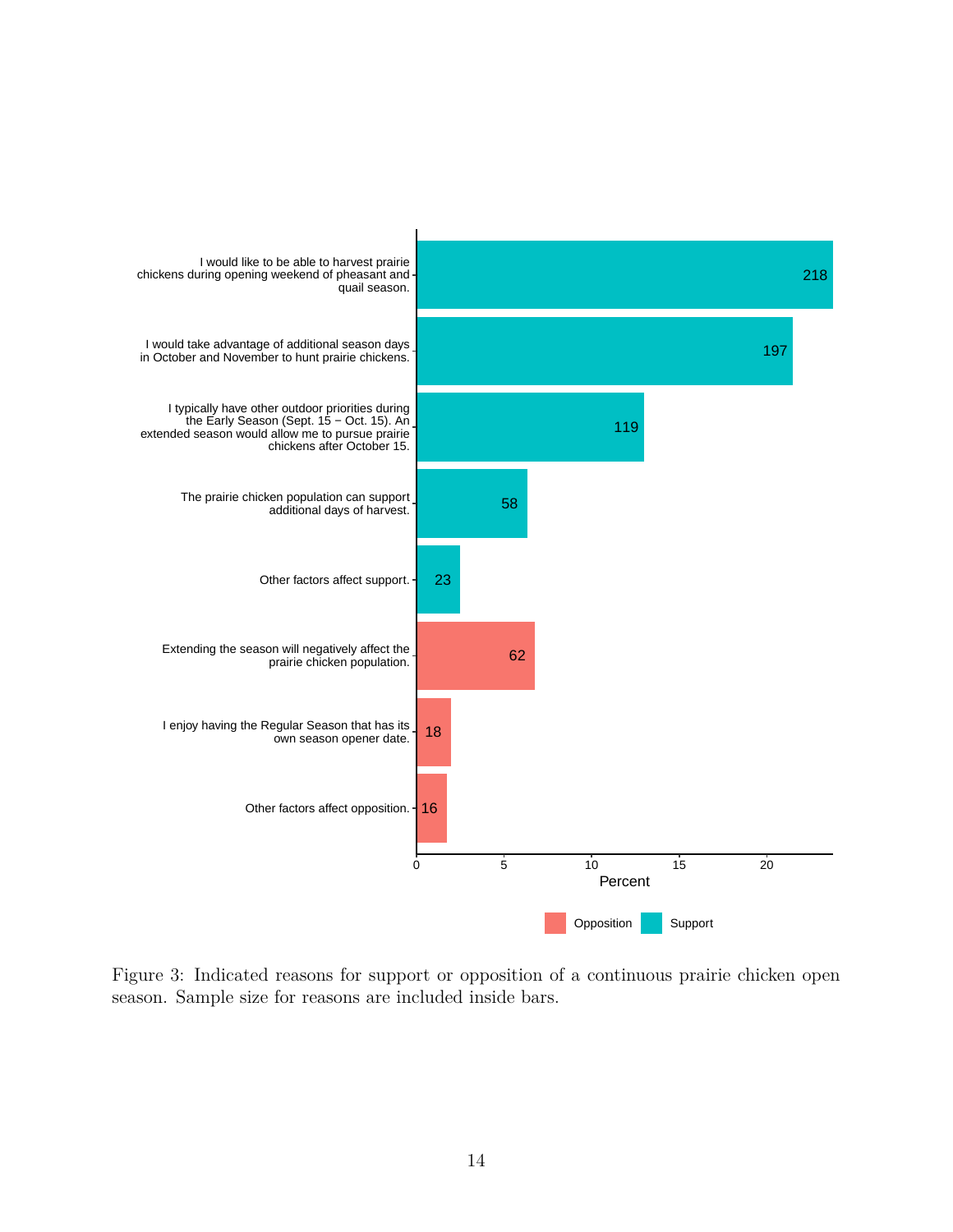Table 7: List of additional reasons affecting support of a continuous prairie chicken open season supplied by respondents.

Reason For Support

-Wider date range for trip to KS

-When pheasant and quail hunting I don't have to worry about whether or not prairie chicken season is open

-Split seasons are very confusing

-I DO NOT TRAVEL ACROSS THE ENTIRE STATE TO HUNT, OTHER STATES HAVE HUNTABLLE HABITAT !

-Cooler weather

-It's very rare to get a chicken later on in upland season but between Oct 15 through the opener it'd give me additional opportunities to go hunt.

-I would strongly support an extended falconry season throughout the period. Falconry hunting is difficult with limited success and mirrors nature.

-Bird populations are down significantly in my area. Shooting any birds at this time does not feel appropriate.

-I think the season should run into February instead of earlier than November. November has gotten to be too hot for bird hunting oftentimes.

-I grew up hunting chickens when the season opened the weekend before pheasant/quail and we used to take advantage of that. If you didn't want a continuous season maybe rethink what it was. So basically have the early season from  $9/15$ -10/15 but then open it up again the 1st Saturday of November til January 31st.

-I typically am hunting other species during the later portion of the season. The currently closed time would be the time I have less competing seasons (and would have more time to hunt).

-Early season is very warm. Open at the end of October allows more upland hunting opportunities.

-I enjoy hunting the birds when it's not as hot and can get the dogs out and work longer -That is the period of time we travel out to Kansas to hunt pheasants.

-Rules should be less confusing for hunting.

-There seems to be plenty of chickens, but I am not the expert.

-It really depends on when we are available to go out there if it was open all the time it would make it better for us

-n/a

-Hunter harvest and interested in prairie chickens is low enough that longer seasons will have no impact on populations

-Mainly would give flexibility in opportunities to hunt, especially if warm weather didn't allow hunting in the early season. I do feel the populations would allow a bit more harvest from birds we have been seeing but that is a limited perspective.

-I don't believe the additional days of open season will significantly impact the population. Therefore I support simplifying the season dates.

*Note:*

Reasons may contain spelling or grammatical errors, as they appear exactly how entered on survey.